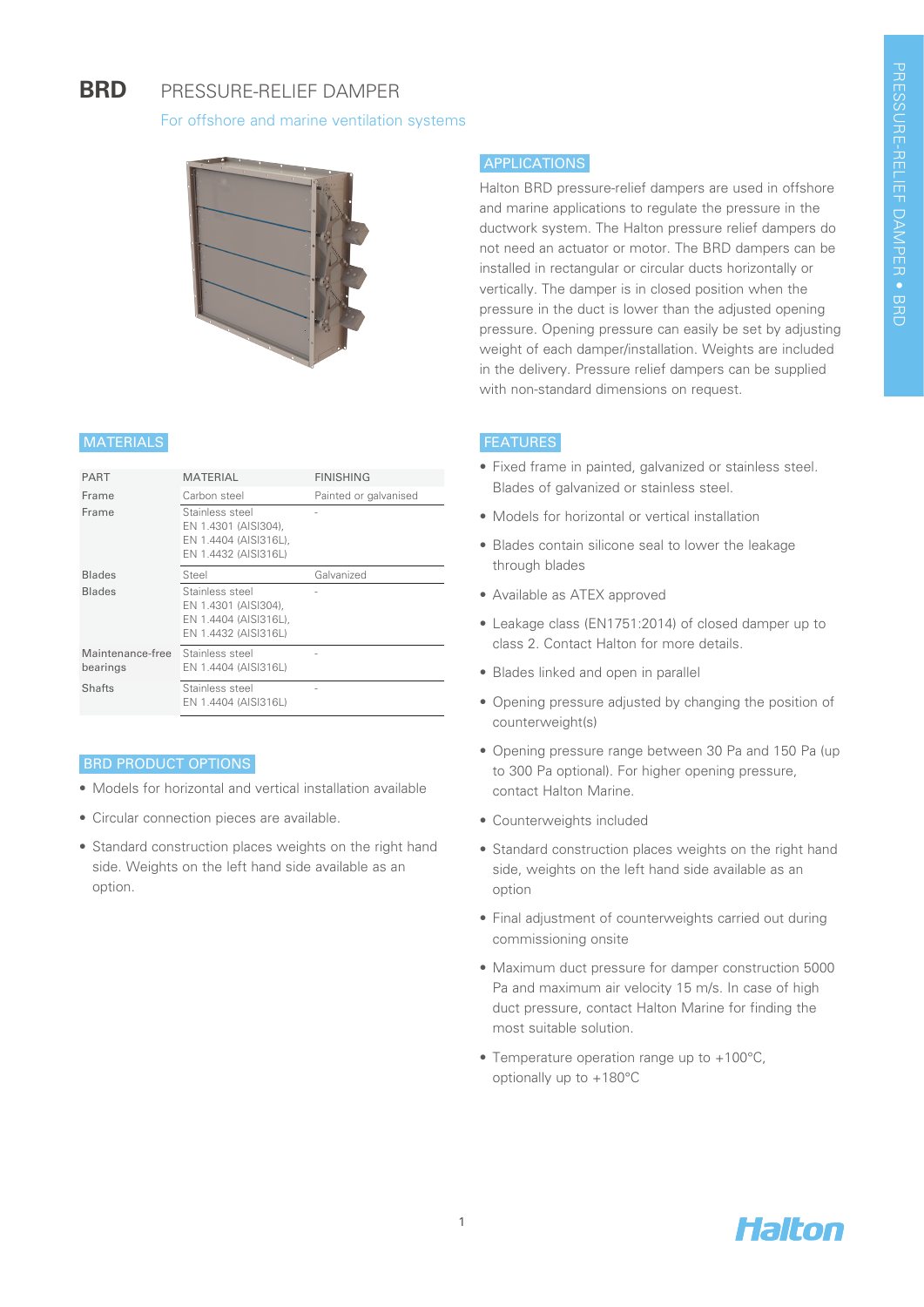# GENERAL BRD DRAWINGS



WHEN ACTUATING MECHANISM NEEDS TO BE INSIDE DAMPER DEPTH

- OPERATION AREA



 $550$ 

 $\epsilon$ 

BRD DRAWING, CIRCULAR CONNECTIONS





 $=50$  150  $\frac{150}{150}$   $> =50$ inal Width+4 (Inside) Nominal Width+58

150

 $\equiv$ 

\*THIS DIMENSION AS OPTION WHEN ACTUATING MECHANISM NEEDS TO BE INSIDE DAMPER DEPTH

OPERATION AREA

BRD, CIRCULAR, WITH CONNECTION FLANGES



| D    | B    | A    | d   | Ν  |
|------|------|------|-----|----|
| 200  | 225  | 300  | 8,5 | 4  |
| 250  | 280  | 350  | 12  | 4  |
| 315  | 355  | 415  | 12  | 8  |
| 400  | 450  | 500  | 12  | 8  |
| 500  | 560  | 600  | 12  | 12 |
| 630  | 690  | 730  | 12  | 12 |
| 800  | 860  | 900  | 12  | 16 |
| 1000 | 1070 | 1100 | 15  | 16 |
| 1250 | 1320 | 1350 | 15  | 20 |

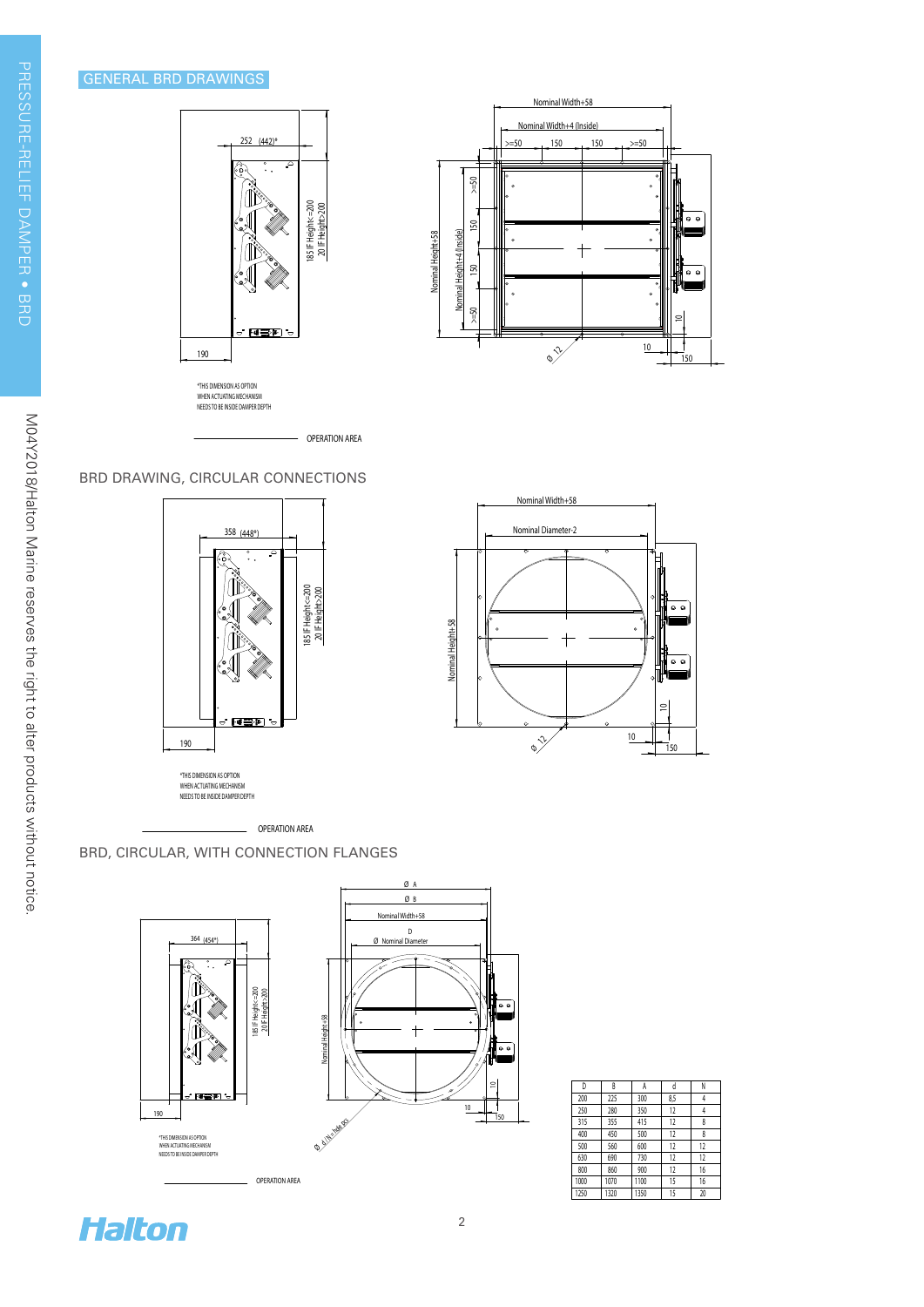## BRD DIMENSIONS AND MATERIAL THICKNESS

BRD pressure relief dampers meet international standards for both rectangular (width B 150-1200 mm and height H 150-1400 mm, 1 mm division) and circular ducts (Ø100 - 1250 mm). Non-standard dimensions are available on request. Standard flange width 27 mm. Flanges and drilling also available according to ISO 15138 standards. Modular construction sizes up to 2400x2800 mm are available. Standard frame material thickness 3 mm. Blades are made of two sheets, each of being 0.8 mm thick (sandwich design).

# BRD OPERATION PRINCIPLE

Pressure-relief damper will allow one-way pressure relief in the ductwork. This feature is based on imbalanced blades. When the pressure in the duct rises above selected value (from 30 Pa to 150 Pa, up to 300 Pa optionally) the damper blades open to allow pressure relief. For higher opening pressure, contact Halton Marine. The minimum opening force can be adjusted with weights. When the pressure in the ductwork drops below minimum opening force required, the blades close and seal the duct.

## **WEIGHTS**

#### STANDARD HALTON MARINE BRD DAMPERS (KG) including counter weights. Frame thickness 3mm.

| <b>H/HEIGHT</b> |     |     |     |     |     |     | B / WIDTH (mm) |     |     |      |      |      |         |        |
|-----------------|-----|-----|-----|-----|-----|-----|----------------|-----|-----|------|------|------|---------|--------|
| mm              | 150 | 200 | 300 | 400 | 500 | 600 | 700            | 800 | 900 | 1000 | 1100 | 1200 | $D2$ ØD | WEIGHT |
| 150             | 8   | 9   | 11  | 13  | 15  | 16  | 18             | 20  | 22  | 24   | 25   | 27   | mm      | kg     |
| 200             | 10  | 12  | 12  | 14  | 16  | 19  | 20             | 22  | 24  | 26   | 28   | 29   | 100     | 12     |
| 300             | 12  | 13  | 15  | 18  | 20  | 21  | 24             | 26  | 29  | 31   | 34   | 35   | 160     | 12     |
| 400             | 14  | 15  | 18  | 20  | 23  | 25  | 28             | 30  | 33  | 36   | 37   | 40   | 200     | 15     |
| 500             | 17  | 17  | 21  | 24  | 27  | 29  | 32             | 35  | 37  | 40   | 43   | 45   | 250     | 17     |
| 600             | 19  | 20  | 24  | 26  | 29  | 32  | 36             | 39  | 42  | 45   | 47   | 51   | 315     | 21     |
| 700             | 21  | 23  | 26  | 30  | 33  | 37  | 40             | 43  | 47  | 50   | 53   | 57   | 400     | 26     |
| 800             | 22  | 24  | 27  | 33  | 36  | 40  | 43             | 47  | 51  | 54   | 58   | 62   | 500     | 36     |
| 900             | 26  | 28  | 32  | 36  | 39  | 44  | 48             | 52  | 56  | 60   | 63   | 67   | 630     | 45     |
| 1000            | 28  | 30  | 34  | 39  | 43  | 48  | 51             | 55  | 60  | 64   | 68   | 72   | 800     | 63     |
| 1100            | 31  | 33  | 38  | 42  | 47  | 51  | 56             | 60  | 65  | 70   | 72   | 78   | 1000    | 87     |
| 1200            | 33  | 35  | 40  | 45  | 50  | 54  | 59             | 64  | 69  | 74   | 78   | 84   | 1250    | 116    |
| 1300            | 36  | 38  | 44  | 48  | 53  | 58  | 64             | 69  | 74  | 79   | 83   | 89   |         |        |
| 1400            | 38  | 40  | 46  | 51  | 56  | 62  | 67             | 73  | 78  | 83   | 88   | 94   |         |        |
|                 |     |     |     |     |     |     |                |     |     |      |      |      |         |        |